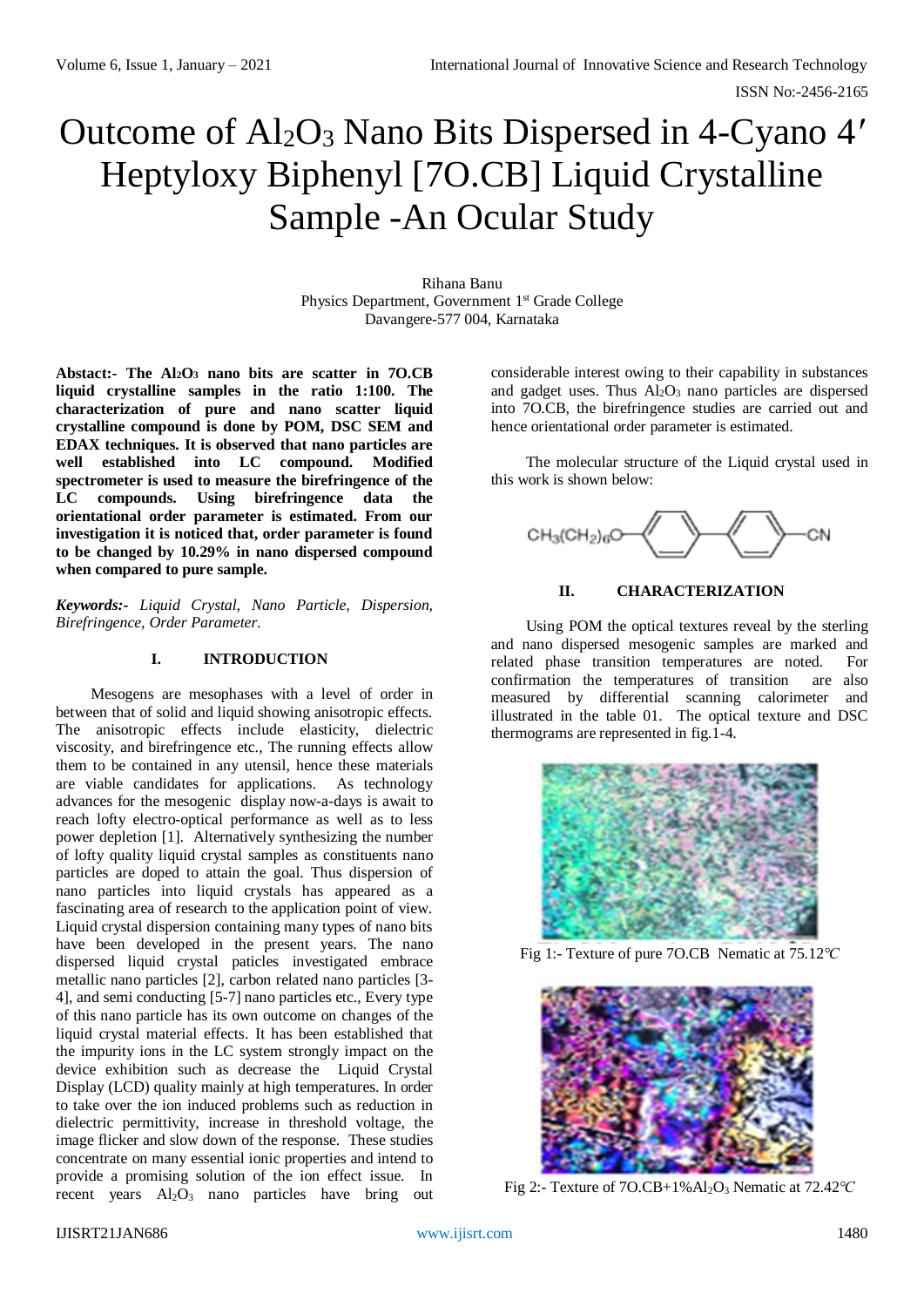





Fig 3:- DSC Thermogram of 7O.CB Fig 4:- DSC Thermogram of 7O.CB+1%Al<sub>2</sub>O<sub>3</sub>

*SEM Images*



Fig 5:- Sem images of 7O.CB and 7O.CB+Al2O<sup>3</sup>

*EDAX Data*

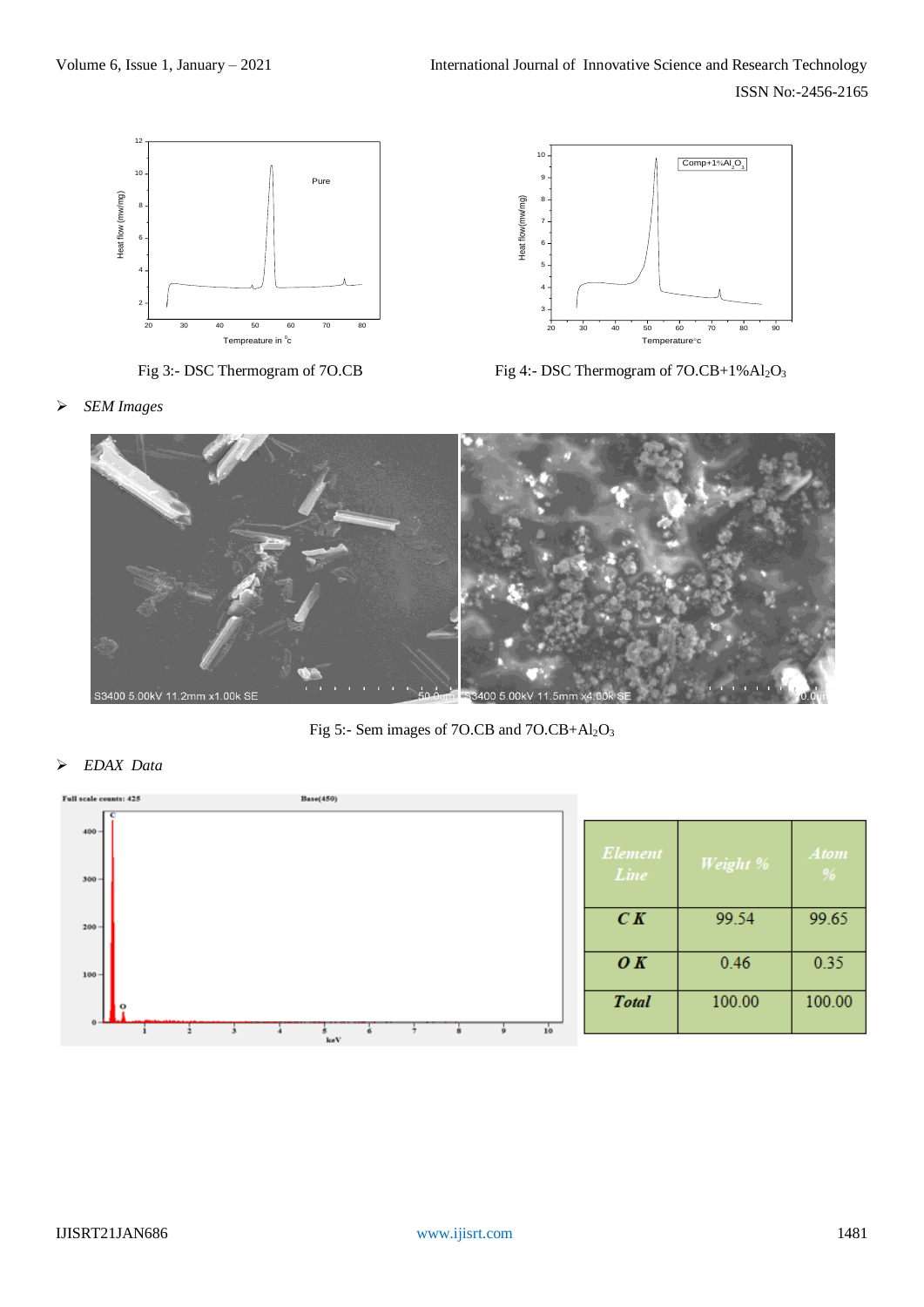## *EDAX spectrum of 7O.CB compound*



| Element<br>line | Weight % | Atomic % |
|-----------------|----------|----------|
| C K             | 89.81    | 92.80    |
| OK.             | 7.97     | 6.19     |
| A1K             | 2.22     | 1.02     |
| Total           | 100.00   | 100.00   |

| Fig 6:- EDAX spectrum of $7O.CB+1\% Al_2O_3$ compound |  |
|-------------------------------------------------------|--|
|-------------------------------------------------------|--|

| S. No         | Sample                                        | Technique  | Transition Temperature $({}^{\circ}C)$ |       |               |
|---------------|-----------------------------------------------|------------|----------------------------------------|-------|---------------|
|               |                                               |            | Cr                                     | $N-I$ | Thermal range |
|               | 4 -Cyano-4'-<br>heptyloxybiphenyl             | <b>DSC</b> | 54.34                                  | 74.95 | 20.61         |
|               |                                               | <b>POM</b> | 55.19                                  | 75.12 | 19.93         |
| $\mathcal{D}$ | 4-Cyano-4'-<br>heptyloxybiphenyl+1% $Al_2O_3$ | <b>DSC</b> | 52.72                                  | 72.59 | 19.87         |
|               |                                               | <b>POM</b> | 52.2                                   | 72.42 | 20.22         |

Table 1:- Transition temperatures of Pure and Nano dispersed compound

# **III. EXPERIMENTAL**

The refractive indices of the pure and nano scatter liquid crystalline compounds are measured at wave length 589.3nm using wedge structure glass compartment similar to the one used to obtain birefringence by Haller et. al. [8]. A wedge shaped glass cell was prepared with two optical flat rectangular glass plates (50mm x 25mm) sandwiched with glass slide of 0.05mm thick which acts as a wedge spacer. The glass compartment is complete with the LC sample. The liquid crystal sample in the glass compartment exhibit as a uniaxial crystal with its line of optic axis parallel to the edge of the gap of glass dish.

#### *Determination of Order Parameter S from Birefringence δn*

Kuczynski et. al [9] put forth a procedure for the estimation of order parameter S from the birefringence computation δn without taking the local field experienced by the molecule in a liquid crystal phase. The birefringence δn which is a function of temperature is fitted to the following equation

$$
\delta n = \Delta n (1 - \frac{r}{T^*})^{\beta} \tag{1}
$$

Where T is the absolute temperature,  $T^*$  and  $\beta$  are persistent. T is the universal temperature  $T^*$  and  $\beta$  are sustained  $(T^* = T + x)$  where x varies from 0.001-4 K and exponent β is close to 0.2. This procedure enables one to extrapolate  $\delta n$  to absolute zero. In practice the three adjustable parameter  $T^*$   $\Delta$ n and β are obtained by fitting the experimental data for the following equation written in the logarithmic form

$$
log \delta n = log(\Delta n) + \beta log(T^* - T_{T^*})
$$
 (2)

The Order parameter S is designated

$$
S = \frac{\delta n}{\Delta n} \tag{3}
$$

#### **IV. RESULTS AND DISCUSSION**

- Textural and Phase temperatures of transition for Liquid Crystalline nano composites are observed by Polarizing Optical microscope. The textural features are changed due to the self-assembly of nano particles in 7O.CB compounds which are illustrated in fig.1 to 4 and table. 01.
- $\triangleright$  The SEM and EDAX analysis is carried out. The nature of Morphological images shows that the Al2O3 nano bits are well scattered in 7O.CB mesogen samples..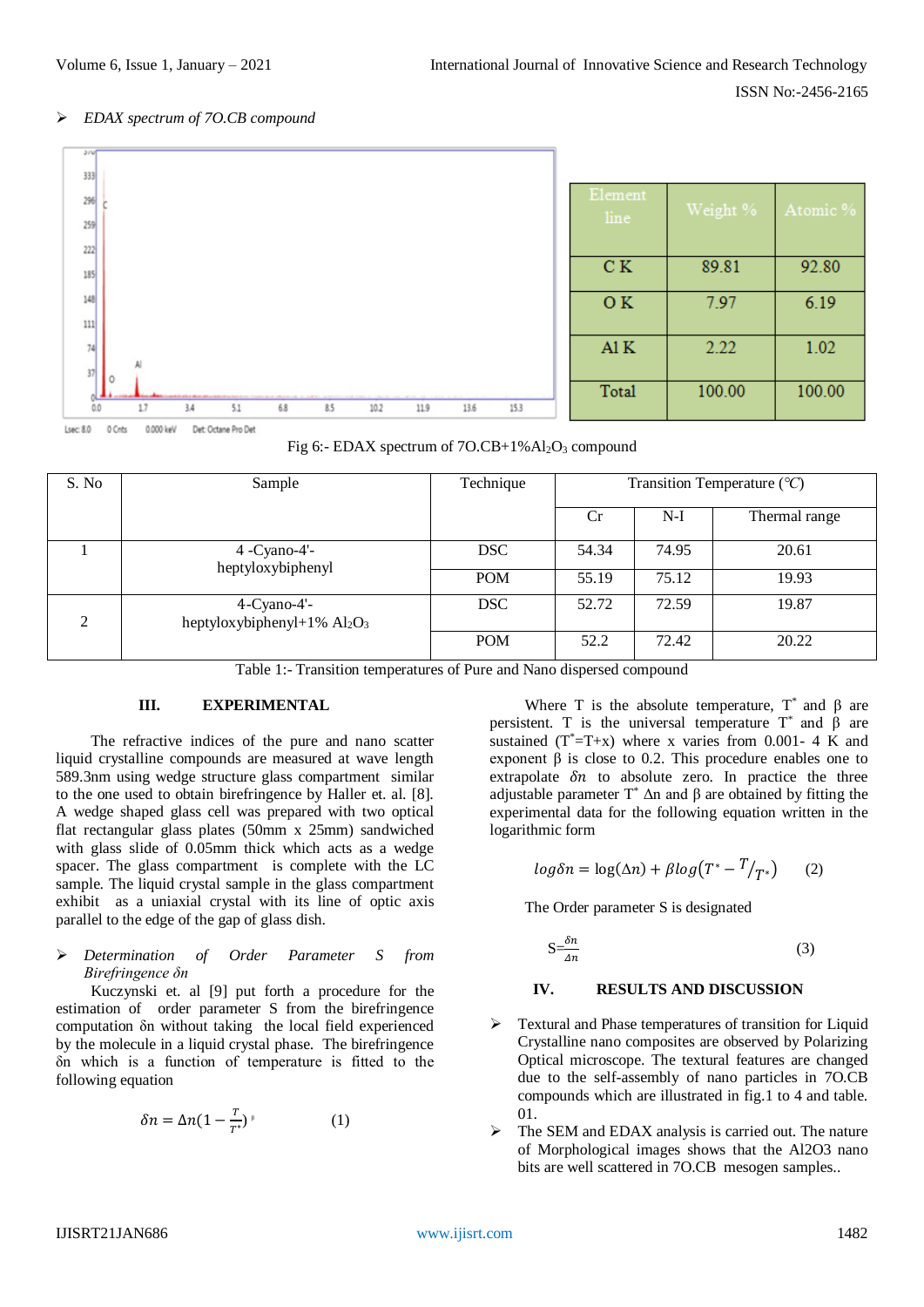#### ISSN No:-2456-2165

 $\triangleright$  In nematic region The refractive index practically exhibits no change in isotropic stage. At the isotropic stage nematic transformation , isotropic ray is split into one two one small than isotropic value called O-ray (ordinary ray0 and another isotropic value called Eray (extra- ordinary) these are clearly observed in the telescope of Altered spectrometer at minimum deviation angle . In nematic region the  $n_e$  Increases while no

decreases with the decrease of temperature. The refractive Indices changes with temperature in isotropic and nematic stage for pure and nano Spread liquid crystalline sample is presented in the Figure. the birefringence of 7O.CB and its nano composites are measured and depicted in fig. 7. The birefringence varies from 0.1376 to 0.2285 in 7O.CB and 0.1433 to  $0.2334$  in  $Al<sub>2</sub>O<sub>3</sub>$  composites.



Fig 7:- Temperature changes of refractive indices in 7O.CB+1%Al<sub>2</sub>O<sub>3</sub>

The Order Parameter is evaluated by Kaczynski method  $(S=\frac{\delta n}{4n})$  in pure and nano composites of 7O.CB. The Order parameter is found to be decreases with the increase of temperature and which varies from 0.2548 to 0.42318 and 0.2810 to 0.4587 in Pure and nano composites. The order parameter evaluated is well within the literature data available on number of LC compounds (0.2 to 0.8).







| Sample                                                                |                     | $\mathbf{m}$ |         | . .                       |
|-----------------------------------------------------------------------|---------------------|--------------|---------|---------------------------|
| 70<br>$\cap$                                                          | 348                 | 349          | 17927.ر | 0.01712<br>$\overline{ }$ |
| $70 \text{ } \text{CR}_\pm$ .<br>$1\%$ Al <sub>2</sub> O <sub>3</sub> | $\prime\prime$<br>τ | 346.95       | 18546   | 0.7501<br>701             |

Table 2:- The perfect order in birefringence and material constant of compound